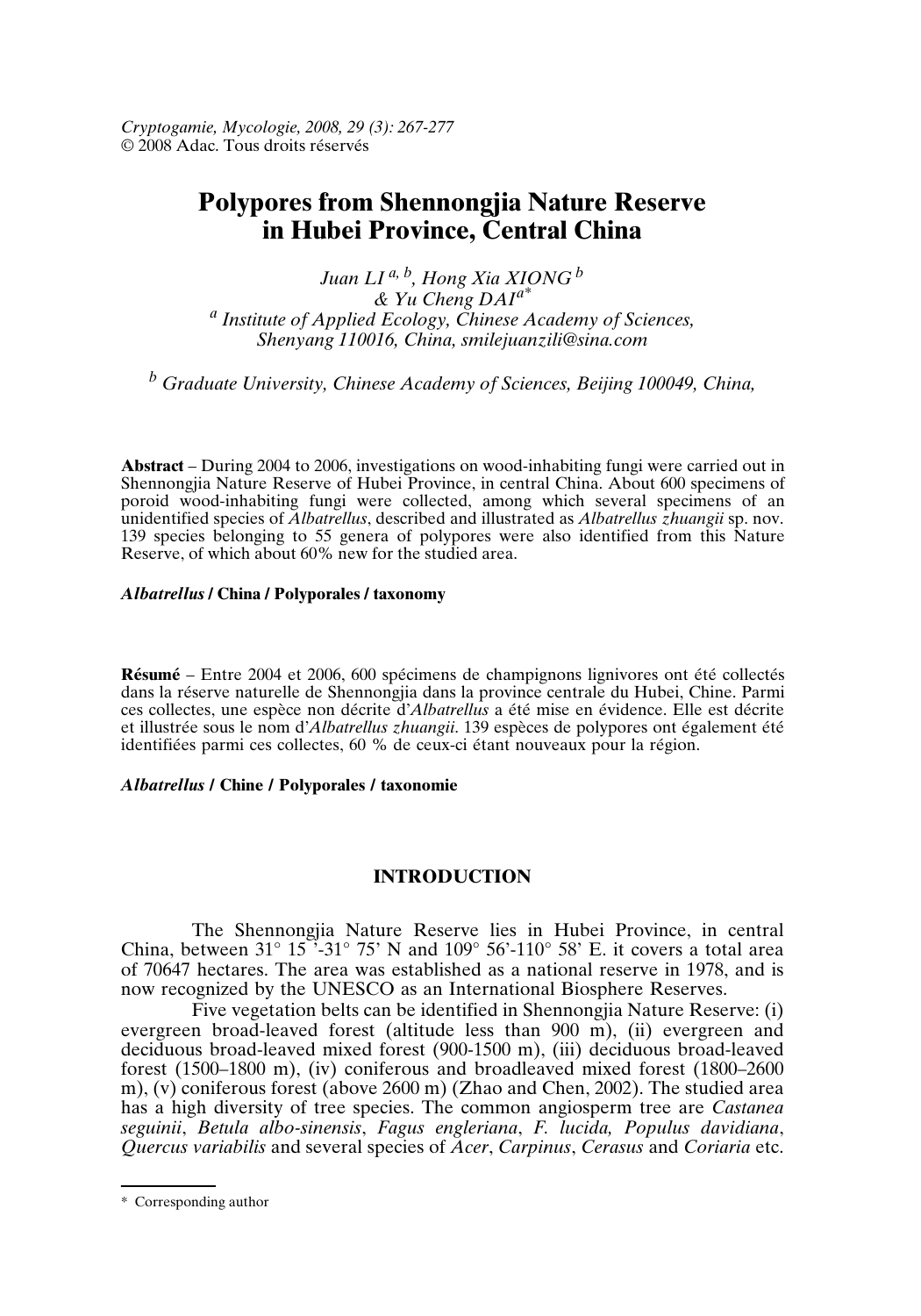while the main gymnosperm trees are *Abies fargesii, Cunninghamia lanceolata, Pinus armandii* and *P. massoniana* (Zhao & Chen, 2002)*.* However, fungi are still poorly known and about 60 species of polypores were previously recorded from the area (Tai, 1979; Zhang, 1989; Teng, 1996; Zhao, 1998; Mao, 2000; Zhao & Zhang, 2000; Zhang & Dai, 2005).

Recently, studies on diversity and ecology of wood-inhabiting fungi were carried out in different forest ecosystems of China (Dai & Niemelä, 2002; Dai *et al*. 2003; Dai *et al*. 2004; Dai & Yuan, 2005; Dai & Penttilä, 2006). Three field trips were made in Shennongjia Nature Reserve during 2004 to 2006. Around 600 specimens of poroid wood-inhabiting fungi were collected. 139 species of polypores (including the Polyporaceae, Ganodermataceae, and poroid species in the Hymenochaetaceae and Corticiaceae) belonging to 55 genera were identified from these materials including an undescribed species of *Albatrellus* Gray, described and illustrated as *Albatrellus zhuangii*.

#### **MATERIALS AND METHODS**

The present study is based on materials collected by the authors, and the studied specimens are deposited at the herbarium of the Institute of Applied Ecology, Chinese Academy of Sciences (IFP). Some duplicates are preserved at the herbarium of the Institute of Microbiology, Chinese Academy of Sciences (HMAS). The microscopic routine used in the study is as presented by Dai *et al*. (2004).

The authors of scientific names are according to the second edition of Authors of Fungal Names (http://www.indexfungorum.org/AuthorsOfFungal Names.htm).

## **TAXONOMY**

*Albatrellus zhuangii* Y.C. Dai & Juan Li sp. nov. Figs. 1-2

*Carpophorum annuum, stipitatum. Facies pororum albida vel cremea, pori 2–3 per mm. Systema hypharum monomiticum, hyphae generatoriae sine fibulis, hyphae contexti 5-13 µm in diam*. *Sporae perlate ellipsoideae, amyloideae, 5-6* <sup>×</sup> *3.9-4.5 µm.*

**Holotype**: CHINA, Hubei Province, Shennongjia Nature Reserve, alt. 2200 m, on ground in mixed forest close to timberline, 24.IX.2004 *Dai 5864* (holotype in IFP, isotype in H).

*Etymology*. — (Lat.): in honor of the Chinese mycologist Zhuang, Jian-Yun.

*Fruitbody*. — Basidiocarps annual, terrestrial, centrally or laterally stipitate, solitary, fleshy and watery, without odour or taste when fresh, becoming fragile with an unpleasant odour upon drying. Pileus more or less circular, 5-10 cm in diam., up to 6 mm thick at centre. Pileal surface covered by a very thin cuticle, pinkish buff to buff, smooth and viscid when fresh, becoming yellowish brown or dirty brown, wrinkled upon drying, azonate; margin sharp, sometimes lobed,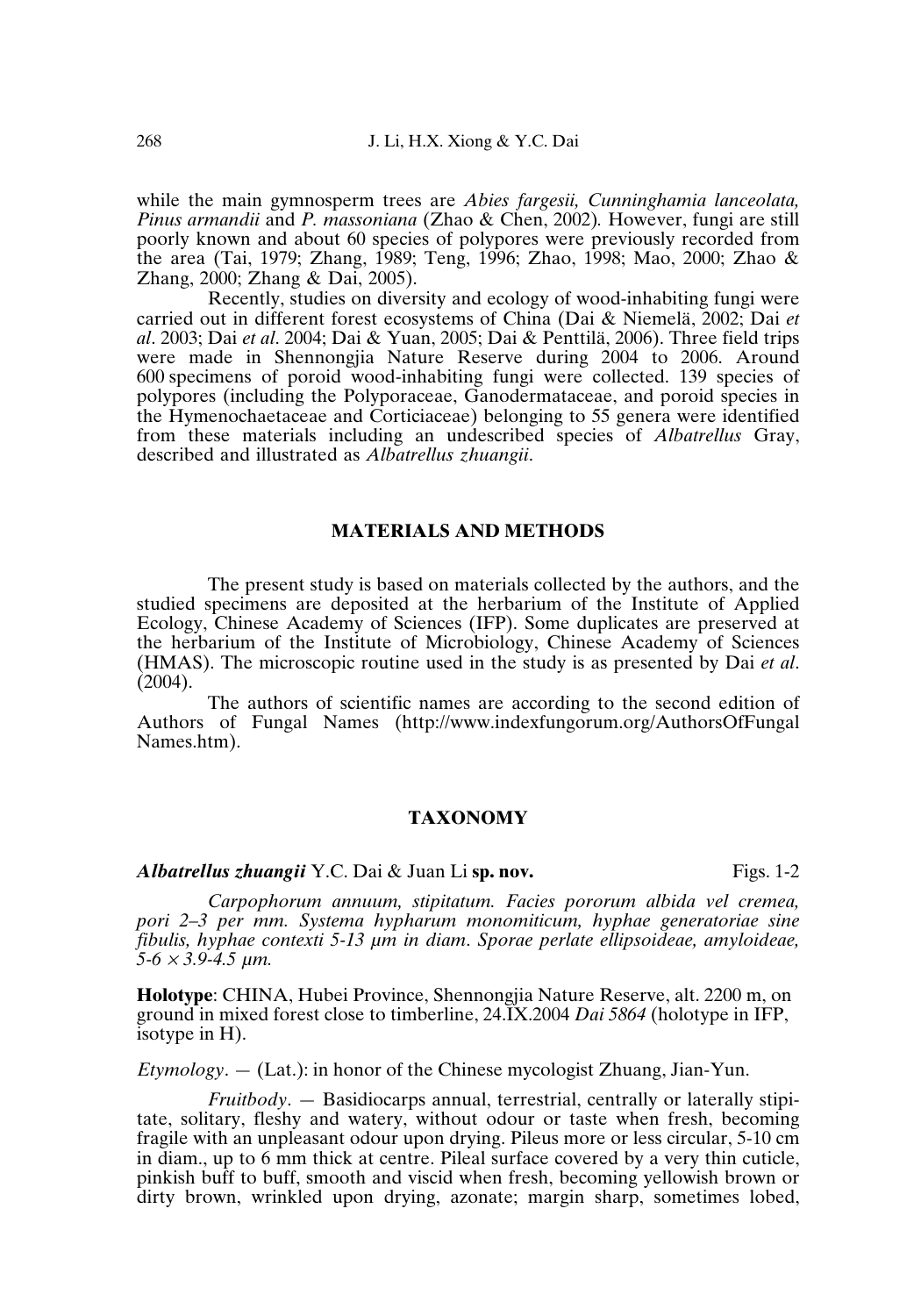

Fig. 1. Fresh basidiocarps of *Albatrellus zhuangii* Y.C. Dai & Juan Li.

incurved when dry, pale buff when fresh, becoming pale brown upon drying. Pore surface white to cream when<br>fresh, becoming yellowish brown becoming yellowish brown when dry; pores angular, 2–3 per mm, tube mouths thin, even to slightly lacerate. Context white to cream, fleshy and watery when fresh, dark brown and fragile to brittle upon drying, up to 2 mm thick. Tubes concolorous with pore surface, soft when fresh, become brittle when dry, decurrent, up to 4 mm long. Stipe pale brown, fleshy and watery when fresh, becoming dark brown, wrinkled and brittle upon drying, up to 6 cm long, and 1 cm in diam.

*Hyphal structure*. — Hyphal system monomitic; generative hyphae simple septate, IKI–, CB–.

*Context*. — Contextual hyphae hyaline, thin- to slightly thick-walled, frequently simple septate, occasionally branched, some encrusted by fine crystals, some collapsed, interwoven, 5-13 µm in diam., sometimes inflated up to 20 µm in diam.; gloeoplerous hyphae absent; hyphae in stipe similar to contextual hyphae.



Fig. 2. Anatomical details of *Albatrellus zhuangii* Y.C. Dai & Juan Li (drawn from the holotype). -a: Basidiospores. -b: Basidia and basidioles. -c: Hyphae from trama. -d: Hyphae from context.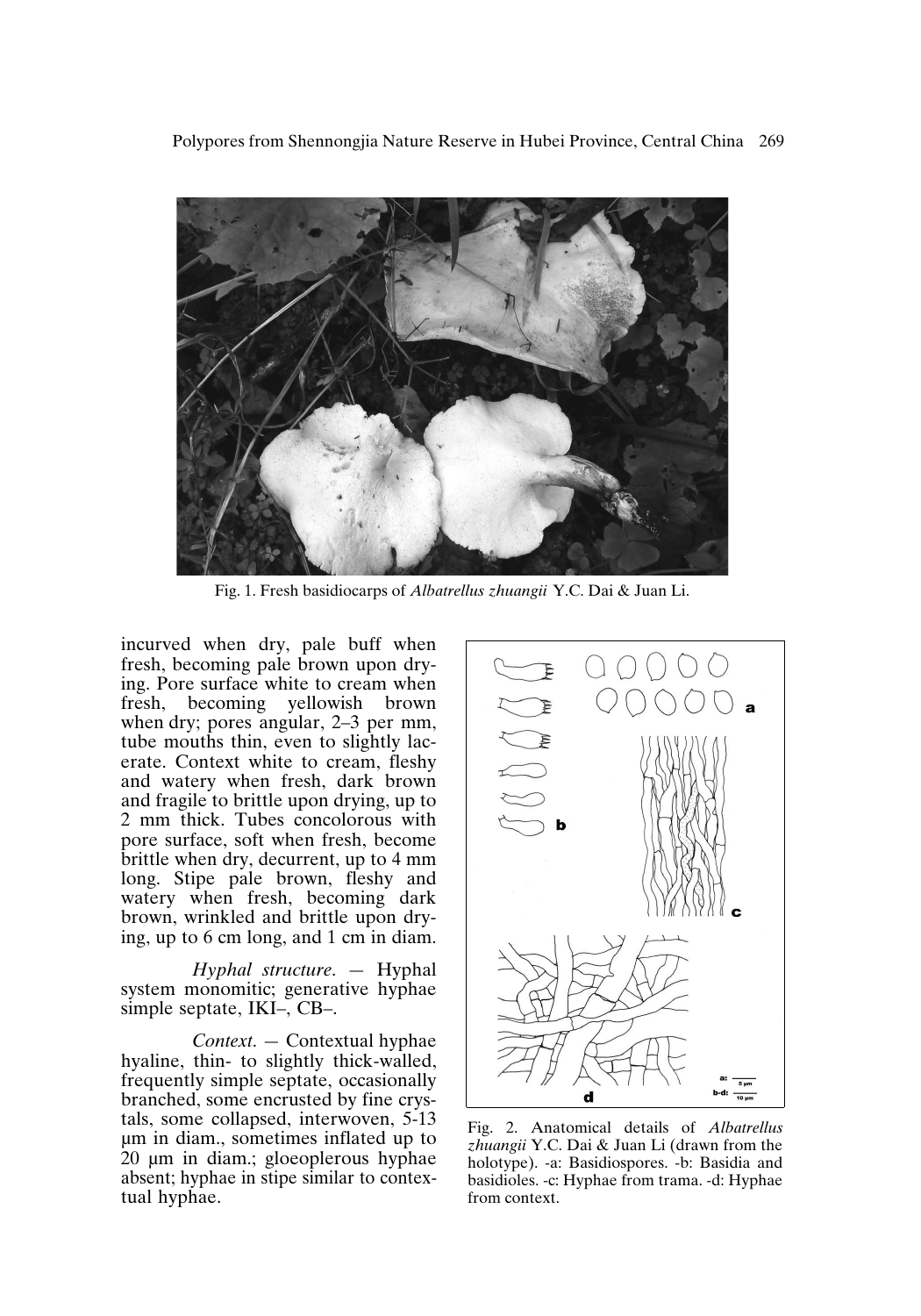*Tubes.* — Tramal hyphae hyaline, thin-walled, frequently simple septate, rarely branched, more or less straight and parallel along the tubes, strongly agglutinated, 3-5.5 µm in diam; gloeoplerous hyphae occasionally present. Cystidia and cystidioles absent; basidia clavate, with four sterigmata and a basal simple septum,  $18-25 \times 6-8$  um; basidioles in shape similar to basidia, but slightly smaller. Plenty yellow oily substance present.

*Spores*. — Basidiospores broadly ellipsoid, hyaline, thin to slightly thickwalled, smooth, moderately amyloid, CB–, bearing a large guttule,  $5-6(-6.5) \times (3.5-)3.9-$ 4.5  $\mu$ m, L = 5.4  $\mu$ m, W = 4.1  $\mu$ m, Q = 1.3-1.31 (n = 60/2).

*Habitat*. — On ground in coniferous and broad-leaved mixed forest near the timberline.

*Known distribution*. — Hubei Province, central China.

*Other specimens examined* (paratypes). — CHINA, Hubei Province, Shennongjia Nature Reserve, on ground in mixed forest, 21.IX.2004 *Wei 2016* (IFP); Hubei Province, Shennongjia Nature Reserve, on ground in mixed forest, 5.IX.2005 *Li 624* (IFP)

*Remarks*. — The new species is characterized by large basidiocarps with a buff to pinkish-buff viscid pileal surface, large pores, and amyloid basidiospores. It grows in coniferous and broad-leaved mixed forest near the timberline.

*Albatrellus zhuangii* is very close to *Albatrellus yasudae* (Lloyd) Pouzar by the viscid pileal surface, the monomitic hyphal system with simple septa, and the similar basidiospore size. Material of *A. yasudae* was studied; it differs from *A. zhuangii* by a bright greenish-blue colour over the pileal surface, and slightly smaller pores (4-5/mm). In addition, basidiospores of *A. yasudae* are negative in Melzer's reagent.

*Albatrellus confluens* (Alb. & Schwein.) Kotl. & Pouzar is similar to the new species, both sharing the large, pinkish buff basidiocarps. However, *A. confluens* has both clamped and simple septate generative hyphae, and its basidiospores are weakly amyloid and smaller  $(3.9-5.1 \times 2.9-3.5 \text{ µm})$ , Niemelä, 2005).

*Albatrellus avellaneus* Pouzar and *Albatrellus tianschanicus* (Bondartsev) Pouzar have both a basidiospore size range similar to that of *A. zhuangii*. However, they are not amyloid in *A. avellaneus*, which furthermore has pilei with squamules. *Albatrellus tianschanicus* has apricot coloration and squamulose pilei, and its pileal surface is not viscid (Zheng et al., 2004).

#### **CHECKLIST**

In the following, an alphabetical list (according to genera and then species) of polypores found in Shennongjia Nature Reserve is given. Species printed in bold face are new to the studied area.

*Albatrellus cristatus* (Schaeff.) Kotl. & Pouzar, ground in evergreen and deciduous broad-leaved mixed forest, *Li 1269*

*Albatrellus dispansus* (Lloyd) Canf. & Gilb., ground in evergreen and deciduous broad-leaved mixed forest, *Dai 5924 & 5960, Li 679*

*Albatrellus zhuangii* Y.C. Dai & Juan Li, ground in coniferous and broadleaved mixed forest, *Dai 5864, Li 624, Wei 2016*

*Anomoporia bombycina* (Fr.) Pouzar, rotten wood, *Li 750*

*Antrodia albida* (Fr.:Fr.) Donk, fallen angiosperm branch, *Dai 5903, Li 676 & Wei 2033*; fallen angiosperm twig, *Wei 1930 & 2064*; rotten angiosperm wood, *Li 1337*; angiosperm stump, *Li 691*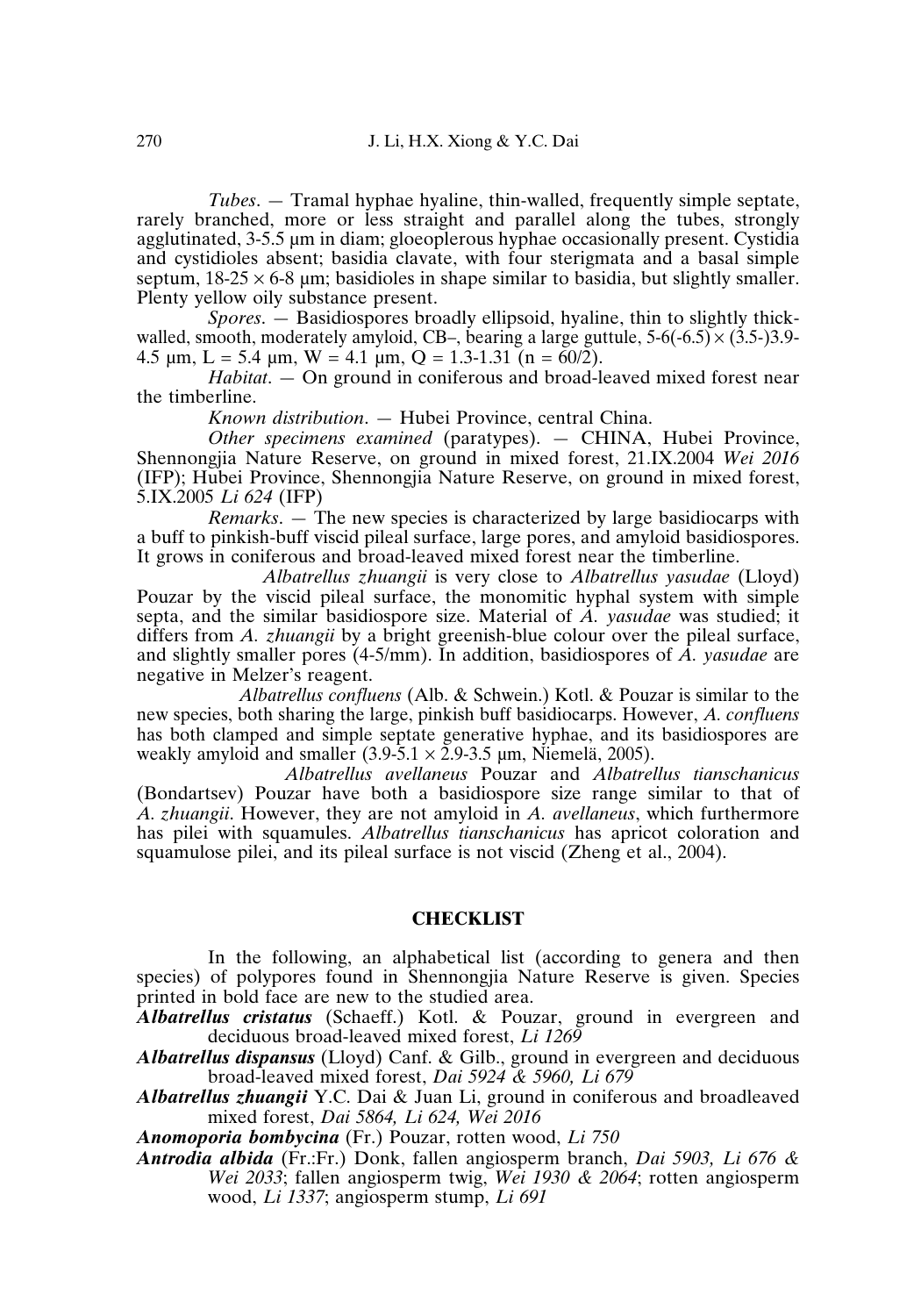- *Antrodia heteromorpha* (Fr.:Fr.) Donk, fallen branch of *Abies*, *Li 1332*; stump of *Cunninghamia*, *Wei 2102*; fallen gymnosperm branch, *Wei 2101*; dead tree of *Pinus*, *Li 728*; fallen trunk of *Pinus*, *Li 747*; fallen branch of *Pinus*, *Li 723*
- *Antrodia malicola* (Berk. & M.A. Curtis) Donk, dead angiosperm tree, *Wei 2091*; fallen angiosperm trunk, *Dai 5984, Li 690 & 1518*; fallen angiosperm branch, *Dai 5898 & 5904, Li 628 & 1219*; fallen angiosperm twig, *Li 1371, Wei 2091*; rotten angiosperm wood, *Li 707*; fallen trunk of *Celtis*, *Dai 5963*; fallen twig of *Fagus*, *Wei 2100a*
- *Antrodia sinuosa* (Romell) P. Karst., fallen branch of *Abies*, *Li 613 & 1330*
- *Antrodiella albocinnamomea* Y.C. Dai & Niemelä, stump of *Acer*, *Wei 1942*; rotten angiosperm wood, *Dai 5916, Li 670 & 698*; angiosperm stump, *Li 660*
- *Antrodiella aurantilaeta* (Corner) T. Hattori & Ryvarden, fallen angiosperm trunk, *Li 1444 & 1338*; fallen angiosperm branch, *Li 1270*
- *Antrodiella brunneimontana* (Corner) T. Hatt., dead angiosperm tree, *Wei 2072*; fallen angiosperm trunk, *Li 1440*; fallen branch of *Castanea*, *Wei 2136*; rotten wood, *Wei 1998*
- *Antrodiella micra* Y.C. Dai, rotten angiosperm wood, *Li 781*
- *Antrodiella romellii* (Donk) Niemelä *sensu lato*, fallen angiosperm branch, *Li 612, 684, 701 & 1475*
- *Antrodiella semisupina* (Berk. & M.A. Curtis) Ryvarden *sensu lato*, dead angiosperm tree, *Wei 2086*; fallen angiosperm trunk, *Li 597*; fallen angiosperm branch, *Dai 5866, Li 592 & 626, Wei 1977*; fallen angiosperm twig, *Li 731*; angiosperm stump, *Li 593*; dead tree of *Betula*, *Wei 1946*
- *Antrodiella zonata* (Berk.) Ryvarden, fallen trunk of *Celtis*, *Dai 5893*; stump of *Celtis*, *Dai 5932*; stump of *Coriaria*, *Wei 2060*
- *Bjerkandera adusta* (Willd.:Fr.) P. Karst., fallen angiosperm trunk, *Li 665 & 1243*; fallen angiosperm branch, *Li 1294, Wei 2111*; angiosperm stump, *Wei 1922*; fallen branch of *Betula*, *Wei 2059*; stump of *Castanea*, *Wei 2082*
- *Ceriporia purpurea* (Fr.) Donk, fallen angiosperm branch, *Wei 2015*
- *Ceriporia reticulata* (Hoffm.) Domański, rotten angiosperm wood, *Li 1387*
- *Ceriporia viridans* (Berk. & Broome) Donk, fallen angiosperm trunk, *Dai 5914*; fallen angiosperm branch, *Li 718*; rotten angiosperm wood, *Dai 5975*; fallen trunk of *Betula*, *Li 787*
- *Ceriporiopsis balaenae* Niemelä, fallen angiosperm trunk, *Li 1202*; angiosperm stump, *Li 1235*
- *Ceriporiopsis gilvescens* (Bres.) Domański, fallen angiosperm trunk, *Li 695 & 737 Cerrena unicolor* (Bull.:Fr.) Murrill, fallen angiosperm trunk, *Dai 5991*
- *Chaetoporellus latitans* (Bourdot & Galzin) Singer, fallen angiosperm trunk, *Li 683 & 1333*; rotten angiosperm wood, *Li 774 & 1391*
- *Coltricia cinnamomea* (Jack.) Murrill, ground in coniferous and broadleaved mixed forest, *Li 617 & 1360*, *Wei 2012*
- *Coriolopsis strumosa* (Fr.:Fr.) Ryvarden, fallen angiosperm branch, *Li 1210*
- *Cyclomyces lamellatus* Y.C. Dai & Niemelä, fallen angiospem twig, *Wei 2074*
- *Cyclomyces xeranticus* (Berk.) Y.C. Dai & Niemelä, fallen angiosperm trunk, *Li 662*; rotten angiosperm wood, *Wei 2085*; angiosperm stump, *Li 713, Wei 1915, 2113 & 2117*
- *Daedalea dickinsii* Yasuda, fallen angiosperm trunk, *Dai 5920*; angiosperm stump, *Wei 2099*; stump of *Quercus*, *Wei 1918*
- *Daedaleopsis tricolor* (Bull.:Mérat) Bondartsev & Singer, dead angiosperm tree, *Wei 2061*; fallen angiosperm trunk, *Li 602 & 641*; fallen angiosperm branch, *Wei 2248*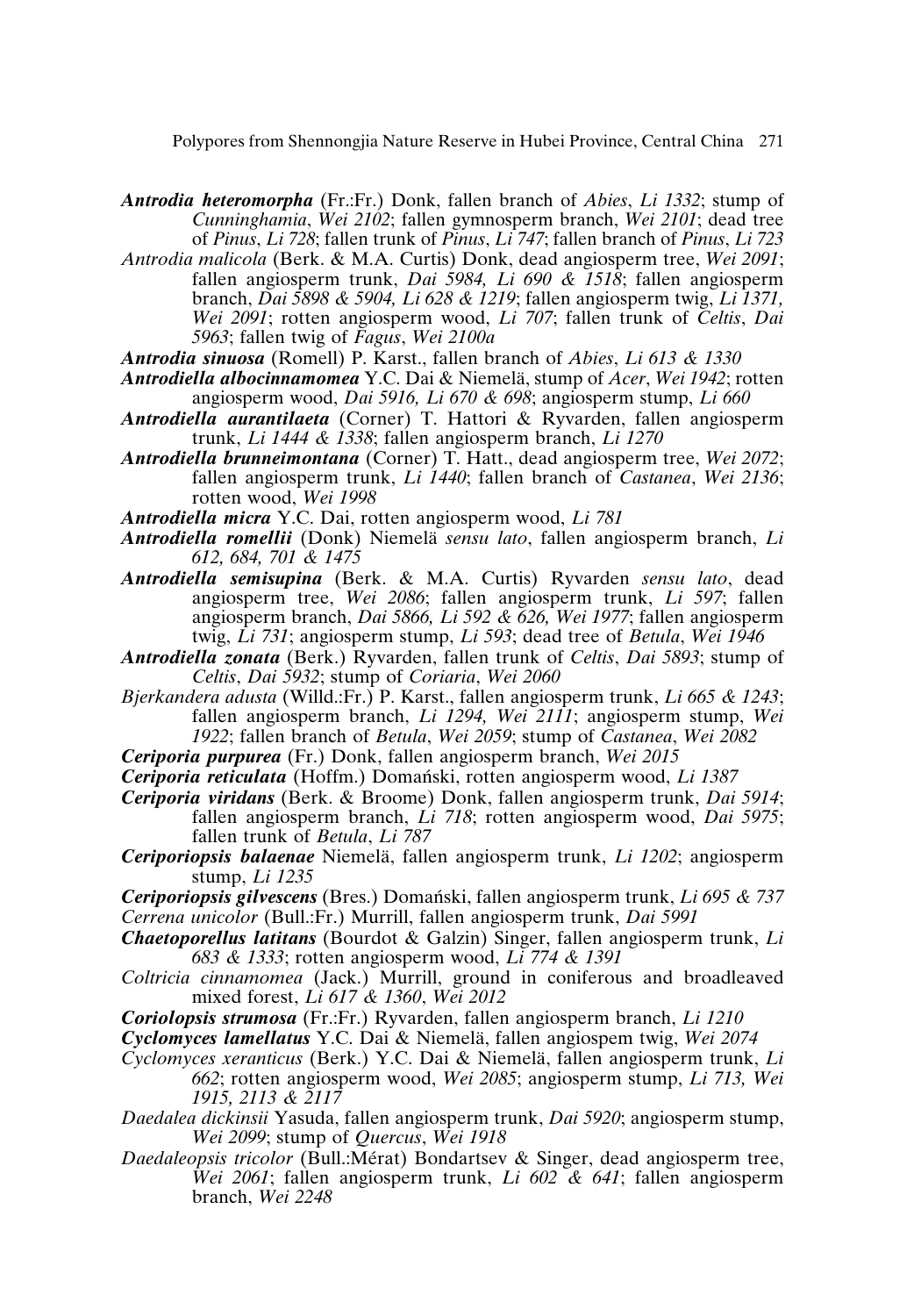- *Datronia mollis* (Sommerf.) Donk, dead angiosperm tree, *Wei 2088*; fallen angiosperm trunk, *Li 1538*; dead branch of living angiosperm tree, *Li 503*; fallen angiosperm twig, *Dai 5922*; angiosperm wood, *Wei 2196*
- *Diplomitoporus lindbladii* (Berk.) Gilb. & Ryvarden, fallen trunk of *Abies*, *Li 1369*; fallen branch of *Pinus*, *Li 717, 721, 724, 758 & 785*
- *Fomes fomentarius* (L.:Fr.) Fr., dead angiosperm tree, *Li 596 & 608*; fallen trunk of *Betula*, *Wei 1956 & 1979*; stump of *Betula*, *Wei 1991*
- *Fomitiporia hartigii* (Allesch. & Schnabl) Fiasson & Niemelä, stump of *Abies*, *Wei 1974*
- *Fomitiporia punctata* (P. Karst.) Murrill, dead branch of living *Acer*, *Wei 2053*; living angiosperm tree, *Wei 2042*; dead angiosperm tree, *Li 1325 & 1461*; fallen angiosperm trunk, *Dai 5971, Li 1456*; fallen angiosperm branch, *Dai 5880*, *Li 1417*; angiosperm stump, *Li 1441 & 1478*; fallen trunk of *Betula*, *Li 682*; dead tree of *Fagus*, *Li 1395 & 1482*; fallen trunk of *Quercus*, *Dai 5902*

*Fomitiporia robusta* (P. Karst.) Fiasson & Niemelä, dead angiosperm tree, *Li 630*

- *Fomitopsis feei* (Fr.) Kreisel, fallen angiosperm trunk, *Li 1273*; angiosperm stump, *Li 1236*
- *Fomitopsis palustris* (Berk. & M.A. Curtis) Gilb. & Ryvarden, fallen angiosperm trunk, *Li 657 & 711*
- *Fomitopsis pinicola* (Sw.:Fr.) P. Karst., fallen trunk of *Abies*, *Wei 1939 & 1951*
- *Fomitopsis rosea* (Alb. & Schwein.:Fr.) P. Karst., stump of *Cunninghamia*, *Wei 2106 Fomitopsis spraguei* (Berk. & M.A. Curtis) Gilb. & Ryvarden, living tree of *Castanea*, *Dai 5983*
- *Funalia trogii* (Berk.) Bondartsev & Singer, fallen angiosperm branch, *Li 726, 807, 1205 & 1275*; angiosperm wood, *Wei 1929*
- *Ganoderma australe* (Fr.) Pat., living tree of *Cinnamomum*, *Dai 5978 & 5979*
- *Gelatoporia subvermispora* (Pilát) Niemelä, fallen trunk of *Pinus*, *Li 1372*
- *Gloeophyllum abietinum* (Bull.:Fr.) P. Karst., fallen trunk of *Pinus*, *Li 777*
- *Gloeoporus dichrous* (Fr.:Fr.) Bres., fallen angiosperm trunk, *Li 1304*; dead tree of *Fagus*, *Li 1390*
- *Haploporus alabamae* (Berk. & M.A. Curtis) Y.C. Dai & Niemelä, fallen trunk of *Acer*, *Wei 1966*; dead angiosperm tree, *Wei 1999*; dead branch of living angiosperm tree, *Wei 1961 & 2047*; living tree of *Carpinus*, *Wei 2039*; dead branch of living *Carpinus*, *Wei 2029*
- *Haploporus odorus* (Sommerf.) Bondartsev & Singer, dead angiosperm tree, *Li 1237*; fallen angiosperm trunk, *Dai 5876, Li 595, Wei 1997*; fallen angiosperm branch, *Li 1340*; rotten angiosperm wood, *Dai 5870*; dead branch of living *Cerasus*, *Dai 5862*; fallen trunk of *Prunus*, *Dai 5883*; fallen trunk of *Salix*, *Dai 5867*
- *Haploporus papyraceus* (Schwein.) Y.C. Dai & Niemelä, fallen angiosperm trunk, *Dai 5863, Li 605, Wei 2001*; fallen angiospem branch, *Dai 5865 & 5874, Li 594 & 1334*; fallen angiosperm twig, *Li 792 & 1407*; living tree of *Actinidia*, *Wei 1934*; fallen branch of *Betula*, *Li 640*; dead branch of living *Sorbus*, *Wei 2032*
- *Haploporus subtrameteus* (Pilát) Y.C. Dai & Niemelä, fallen angiosperm branch, *Li 1241*; rotten angiosperm wood, *Li 1211, 1280 & 1479*
- *Heterobasidion insulare* (Murrill) Ryvarden, fallen trunk of *Pinus*, *Li 803*; stump of *Pinus*, *Li 761 & 763*
- *Heterobasidion parviporum* Niemelä & Korhonen, stump of *Abies*, *Li 1315 & 1320*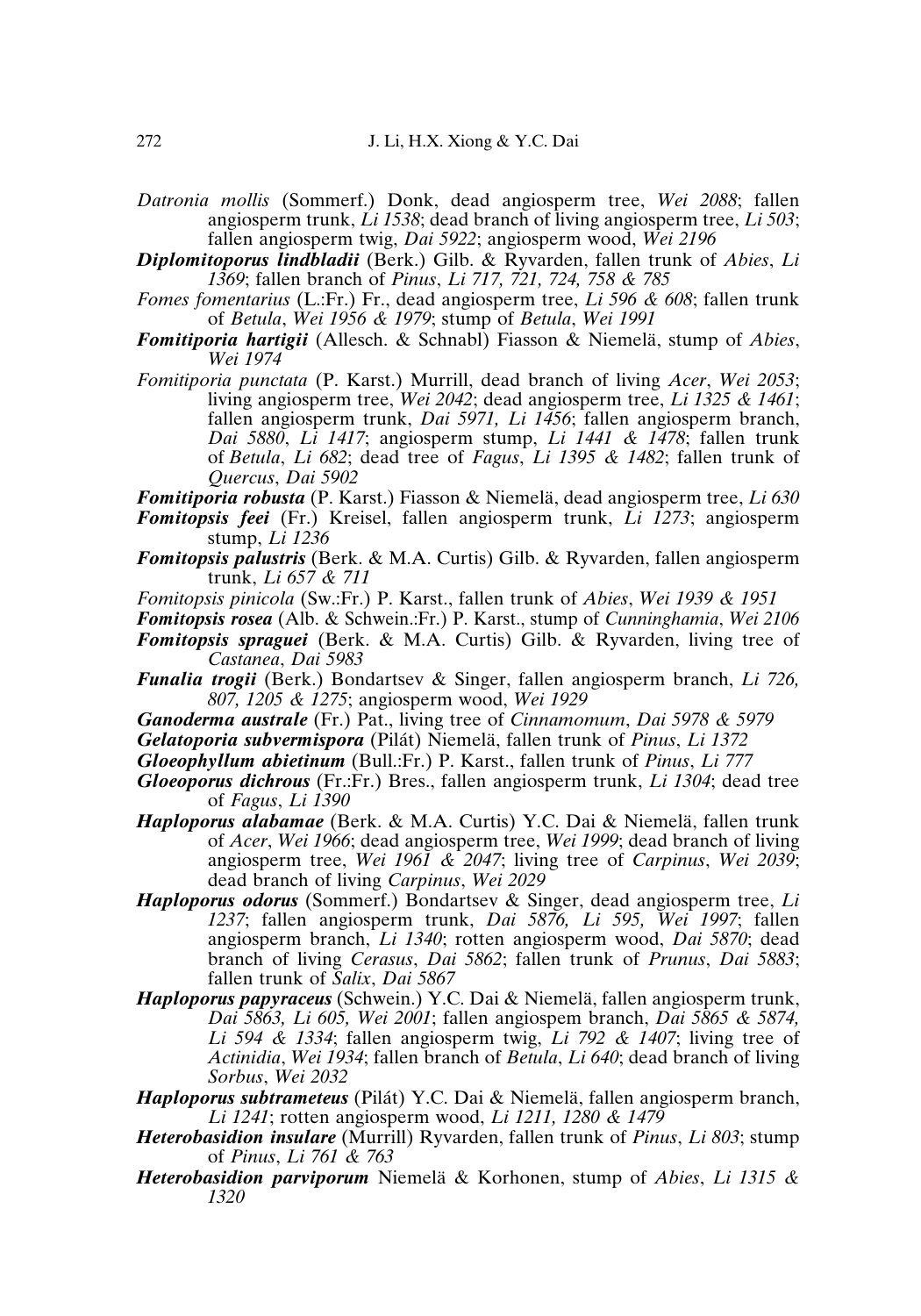- *Hyphodontia flavipora* (Cooke) Sheng H. Wu, fallen angiosperm trunk, *Li 658, 1416 & 1476, Wei 2141*; fallen angiosperm branch, *Dai 5909 & 5970, Li 688, 697, 706, 730, 752, 788, 793, 1398 & 1467, Wei 2065, 2129 & 2176*; fallen angiosperm twig, *Li 601, Wei 2058 & 2094*; rotten angiosperm wood, *Li 753*; angiosperm root, *Li 703*; fallen trunk of *Celtis*, *Dai 5951*; fallen branch of *Celtis*, *Dai 5952*; stump of *Coriaria*, *Wei 2090*; fallen trunk of *Fagus*, *Wei 2135*; dead tree of *Juglans*, *Dai 6000*; stump of *Quercus*, *Wei 1924*
- *Hyphodontia paradoxa* (Schrad.:Fr.) Langer & Vesterh., dead angiosperm tree, *Li 1222*; fallen angiosperm branch, *Wei 1985 & 1996*; fallen branch of *Betula*, *Dai 5869, Wei 2013*; fallen twig of *Betula*, *Wei 1936*; dead tree of *Juglans*, *Dai 5997*
- *Hyphodontia radula* (Pers.) Langer & Vesterh., fallen angiosperm branch, *Li 1198 & 1480*; fallen angiosperm twig, *Li 1244*
- *Inonotus radiatus* (Sowerby:Fr.) P. Karst., dead angiosperm tree, *Dai 5999*; fallen angiosperm twig, *Li 722*; living tree of *Betula*, *Li 633*; fallen branch of *Betula*, *Li 615, Wei 2021, 2024 & 2040*; stump of *Betula*, *Dai 5878*
- *Irpex lacteus* (Fr.:Fr.) Fr. *sensu lato*, fallen branch of *Betula*, *Wei 2084*; fallen trunk of *Celtis*, *Dai 5961*; living tree of *Prunus*, *Dai 5977*; living tree of *Sorbus*, *Wei 1923*
- *Junghuhnia collabens* (Fr.) Ryvarden, rotten angiosperm wood, *Li 986*
- *Junghuhnia luteoalba* (P. Karst.) Ryvarden, rotten angiosperm wood, *Li 1453*
- *Junghuhnia nitida* (Pers.:Fr.) Ryvarden, fallen angiosperm trunk *Li 1230, 1309, 1397 & 1406*; fallen angiosperm branch, *Li 591 & 1413, Wei 1992*; dead branch of living angiosperm tree, *Wei 1978*; rotten angiosperm wood, *Li 1480*; angiosperm stump, *Li 1329, Wei 2002*; fallen branch of *Betula*, *Dai 5884*; fallen trunk of *Rosa*, *Wei 1981*; fallen trunk of *Salix*, *Li 1274*
- *Laetiporus sulphureus* (Bull.:Fr.) Murrill, fallen trunk of *Castanea*, *Dai 5890*
- *Lenzites betulinus* (L.:Fr.) Fr., fallen angiosperm branch, *Wei 1926*
- *Leucophellinus irpicoides* (Pilát) Bondartsev & Singer, angiosperm stump, *Li 681*

*Lindtneria trachyspora* (Bourdot & Galzin) Pilát, rotten wood of *Pinus*, *Li 746*

- *Megasporoporia rhododendri* Y.C. Dai & Y.L. Wei, dead angiosperm tree, *Li 1414*; angiosperm stump, *Li 715*
- *Megasporoporia setulosa* (Henn.) Rajchenb., dead angiosperm tree, *Wei 2036*; fallen angiosperm trunk, *Wei 2045*
- *Megasporoporia subcavernulosa* Y.C. Dai & Sheng H. Wu, fallen angiosperm branch, *Dai 5882, Li 623, 659, 677, 789, 790, 1327, 1432, 1471 & 1474, Wei 1938 & 1971*; fallen angiosperm twig, *Li 708, 1204, 1335 & 1404, Wei 2092*; fallen branch of *Betula*, *Li 636*; fallen twig of *Castanea*, *Dai 5937*

*Microporus subaffinis* (Lloyd) Imazeki, fallen twig of *Fagus*, *Wei 2100b*

- *Microporus vernicipes* (Berk.) Kuntze, fallen angiosperm twig, *Li 689, 1370 & 1411*; fallen branch of *Fagus*, *Li 1439*
- *Oxyporus corticola* (Fr.) Ryvarden, living angiosperm tree, *Li 673*; fallen angiosperm trunk, *Li 795 & 1213*; fallen angiosperm branch, *Li 729*; fallen angiosperm twig, *Li 748*; fallen trunk of *Quercus*, *Li 1357*
- *Oxyporus cuneatus* (Murrill) Aoshima, fallen trunk of *Cunninghamia*, *Dai 5989, 5990, 5994 & 5998*; stump of *Cunninghamia*, *Li 642, Wei 2097 & 2110*
- *Oxyporus obducens* (Pers.:Fr.) Donk, fallen angiosperm trunk, *Li 588*; rotten angiosperm wood, *Li 1459*
- *Oxyporus populinus* (Schumach.:Fr.) Donk, fallen angiosperm trunk, *Wei 1989*; dead tree of *Betula*, *Li 622*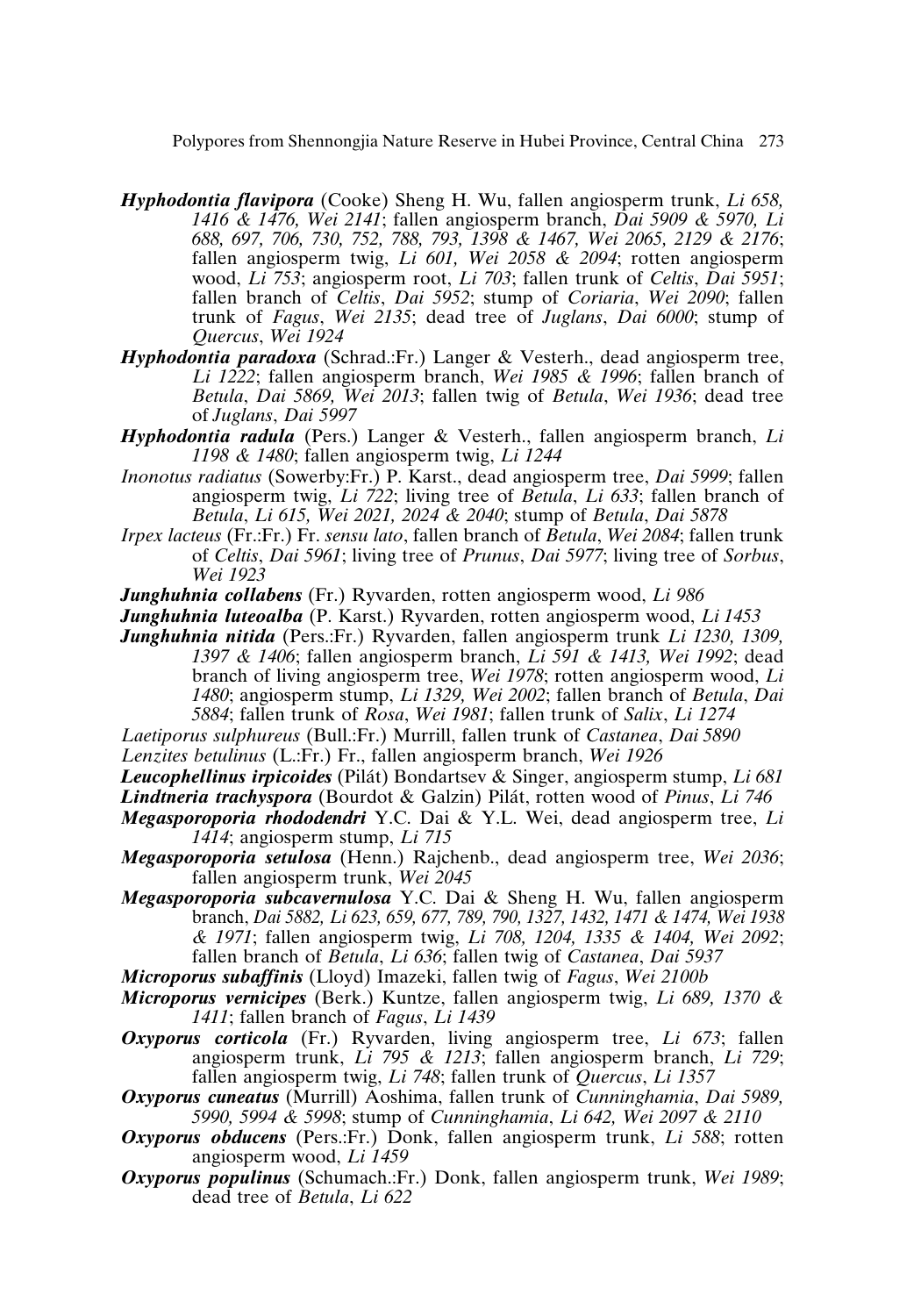- *Oxyporus subulatus* Ryvarden, fallen angiosperm trunk, *Li 648 & 1209*; angiosperm stump, *Li 725, 796 & 1215*; fallen trunk of *Celtis*, *Dai 5892 & 5929*
- *Perenniporia* **cf.** *corticola* (Corner) Decock, fallen angiosperm trunk, *Li 1240*; rotten angiosperm wood, *Li 797*; angiosperm stump, *Li 735*
- *Perenniporia narymica* (Pilát) Pouzar, fallen angiosperm trunk, *Li 1408*; fallen gymnosperm trunk, *Li 1223*
- *Perenniporia piceicola* Y.C. Dai, dead branch of living *Abies*, *Li 625, Wei 1940*; fallen branch of *Abies*, *Wei 1952*
- *Perenniporia subacida* (Peck) Donk, dead angiosperm tree, *Wei 2077*; fallen angiosperm trunk, *Li 643 & 1458*; rotten angiosperm wood, *Li 791 & 798*; angiosperm stump, *Li 655*
- *Perenniporia tenuis* (Schw.) Ryvarden var. *tenuis*, fallen angiosperm branch, *Li 1201*
- *Phellinus baumii* Pilát, fallen trunk of *Acer*, *Wei 1968*; fallen angiosperm trunk, *Wei 2010*; rotten angiosperm wood, *Li 804*; dead tree of *Cerasus*, *Dai 5875*; dead tree of *Coriaria*, *Wei 2073*; stump of *Coriaria*, *Wei 2120*
- *Phellinus collinus* Y.C. Dai & Niemelä, dead tree of *Sorbus*, *Wei 1944*
- *Phellinus conchatus* (Pers.:Fr.) Quél*.*, living angiosperm tree, *Li 1314*; dead angiosperm tree, *Li 1307, 1373 & 1484*; fallen angiosperm trunk, *Li 1207*; stump of *Quercus*, *Li 1208*
- *Phellinus contiguus* (Pers.:Fr.) Pat., dead angiosperm tree, *Li 755 & 1306*; fallen angiosperm branch, *Li 1195, 1199, 1283 & 1336*; angiosperm stump, *Li 1368*; angiosperm root, *Li 740*
- *Phellinus ferreus* (Pers.) Bourdot & Galzin, fallen angiosperm trunk, *Wei 2007*; fallen trunk of *Betula*, *Wei 1964*; fallen branch of *Betula, Dai 5885*; fallen twig of *Betula*, *Wei 1941, 1955, 1959 & 1976*
- *Phellinus ferruginosus* (Schrad.:Fr.) Pat., dead angiosperm tree, *Li 1221 & 1234*; fallen angiosperm trunk, *Li 1311*; fallen angiosperm branch, *Li 1197 & 1212*; rotten angiosperm wood, *Li 1206*; angiosperm stump, *Li 1216*; rotten wood of *Castanea*, *Dai 5949*
- *Phellinus gilvus* (Schwein.:Fr.) Pat., fallen angiosperm trunk, *Li 799 & 1464*; fallen angiosperm branch, *Li 802, 1216, 1226, 1242 & 1477, Wei 2079, 2081*; fallen angiosperm twig, *Li 1323, Wei 2122*
- *Phellinus himalayensis* Y.C. Dai, fallen gymnosperm trunk, *Li 805*
- *Phellinus laevigatus* (P. Karst.) Bourdot & Galzin, fallen angiosperm trunk, *Wei 2044*; dead tree of *Betula*, *Wei 2017*; fallen branch of *Betula*, *Li 635*
- *Phellinus tremulae* (Bondartsev) Bondartsev & Borisov, angiosperm stump, *Li 757*; living tree of *Carpinus*, *Wei 2037*; dead tree of *Sorbus*, *Wei 2030*
- *Phellinus tuberculosus* (Baumg.) Niemelä, living tree of *Cerasus*, *Wei 1982 & 2051*
- *Physisporinus rivulosus* (Berk. & M.A. Curtis) Ryvarden, stump of *Cunninghamia*, *Wei 2108*
- *Physisporinus sanguinolentus* (Alb. & Schwein.:Fr.) Pilát, rotten wood of *Abies*, *Li 611*; fallen gymnosperm trunk, *Li 1232*
- *Piptoporus soloniensis* (Dubois:Fr.) Pilát, dead angiosperm tree, *Li 1203*; angiosperm stump, *Li 716 & 1435*
- *Polyporus arcularius* Batsch:Fr., fallen angiosperm branch, *Wei 2046*; rotten angiosperm wood, *Wei 2000 & 2027, Dai 5868*
- *Polyporus badius* (Pers.:Gray) Schwein., fallen angiosperm branch, *Li 589 & 786*; dead tree of *Sorbus*, *Wei 2023*
- *Polyporus hemicapnodes* Berk. & Broome, fallen angiosperm trunk, *Li 1281*; rotten angiosperm wood, *Li 1367*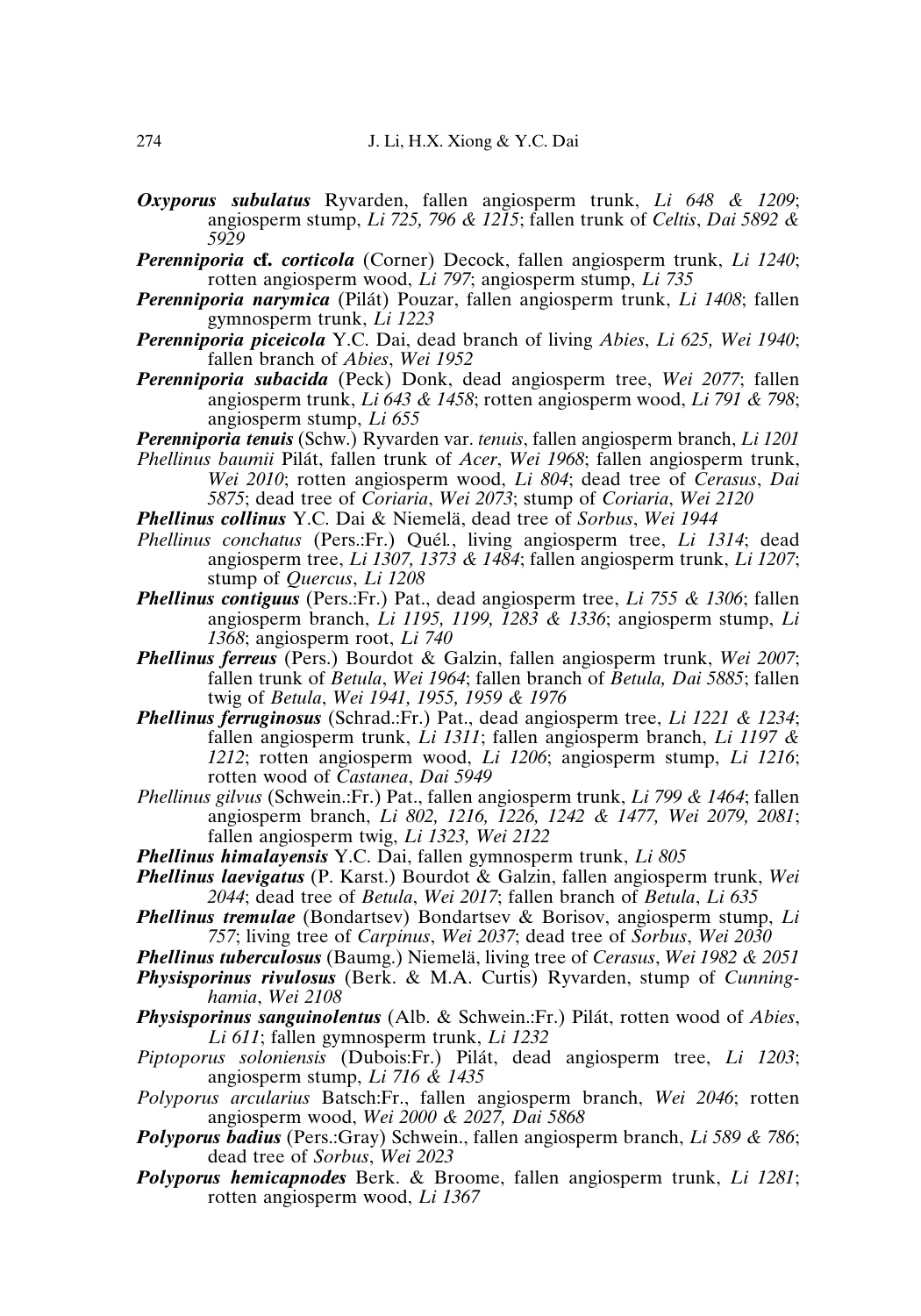- *Polyporus melanopus* (Pers.:Fr.) Fr., fallen angiosperm trunk, *Wei 1993*; fallen angiosperm branch, *Li 1393, Dai 5919*; stump of *Carpinus*, *Wei 2028*
- *Polyporus mikawai* Lloyd, fallen angiosperm trunk, *Li 1470*; fallen angiosperm branch, *Li 1436 & 1445*
- *Polyporus mongolicus* (Pilát) Y.C. Dai, angiosperm stump, *Dai 5953*; fallen twig of *Betula*, *Dai 5879*
- *Polyporus mori* (Pollini:Fr.) Fr., fallen angiosperm branch, *Wei 1990*; angiosperm stump, *Dai 5910*
- *Polyporus tenuiculus* (Beauv.) Fr., fallen angiosperm branch, *Li 709 & 1455*
- *Polyporus varius* Pers.:Fr., fallen angiosperm branch, *Wei 2049*; living tree of *Acer*, *Wei 2011*; living angiosperm tree, *Wei 2056*; fallen angiosperm trunk, *Li 1326, Wei 1969*; fallen angiosperm branch, *Li 639 & 1366, Wei 1995*; fallen angiosperm twig, *Li 1361*; dead tree of *Sorbus*, *Wei 2018*
- *Postia alni* Niemelä & Vampola, dead angiosperm tree, *Wei 2038*; fallen angiosperm trunk, *Dai 5908*; fallen angiosperm branch, *Li 607*; angiosperm stump, *Li 800*
- *Postia caesia* (Schrad.:Fr.) P. Karst., fallen trunk of *Cunninghamia*, *Dai 5986*; fallen twig of *Pinus*, *Li 675*
- *Postia fragilis* (Fr.:Fr.) Jülich, fallen trunk of *Pinus*, *Li 685*
- *Postia gloeocystidia* Y.L. Wei & Y.C. Dai, fallen trunk of *Abies*, *Li 1276 & 1308*; fallen gymnosperm branch, *Li 1194*
- *Postia hibernica* (Berk. & Broome) Jülich, fallen trunk of *Pinus*, *Li 754*; fallen branch of *Pinus*, *Li 734 & 738*
- *Postia lactea* (Fr.:Fr.) P. Karst., living tree of *Abies*, *Li 1322*; dead angiosperm tree, *Li 780*
- *Postia pileata* (Parmasto) Y.C. Dai & Renvall, fallen trunk of *Abies*, *Li 1317*; fallen branch of *Abies*, *Li 1299*; fallen twig of *Abies*, *Li 1298*; fallen trunk of *Pinus*, *Li 687*
- *Postia simanii* (Pilát) Jülich, fallen angiosperm twig, *Wei 2124*
- *Postia tephroleuca* (Fr.) Jülich, dead angiosperm tree, *Li 699*; fallen angiosperm trunk, *Li 590*; fallen angiosperm branch, *Li 603, 606, 710 & 749, Wei 2043 Postia undosa* (Peck) Jülich, fallen trunk of *Pinus*, *Li 727*
- 
- *Protomerulius caryae* (Schwein.) Ryvarden, fallen angiosperm trunk, *Li 1437 & 1447*

*Pycnoporus cinnabarius* (Jacq.:Fr.) P. Karst., fallen angiosperm trunk, *Li 1239*

- *Pycnoporus sanguineus* (L.:Fr.) Murrill, angiosperm wood, *Wei 2083*
- *Pyrrhoderma scaura* (Lloyd) Ryvarden, angiosperm stump, *Li 652*
- *Rigidoporus crocatus* (Pat.) Ryvarden, fallen angiosperm trunk, *Dai 5899 & 5901*; fallen angiosperm branch, *Li 686*; rotten angiosperm wood, *Li 775*
- *Rigidoporus eminens* Y.C. Dai, fallen angiosperm trunk, *Li 674, 668 & 705*; fallen angiosperm branch, *Li 1463, Dai 5969*; stump of *Pinus*, *Li 672*
- *Rigidoporus lineatus* (Pers.:Fr.) Ryvarden, root of living *Magnolia*, *Li 1220 & 1224 Sistotrema confluens* Pers., angiosperm root, *Li 772*
- *Skeletocutis alutacea* (J. Lowe) Jean Keller, fallen angiosperm trunk, *Li 1358*; fallen gymnosperm trunk, *Li 1462*
- *Skeletocutis biguttulata* (Romell) Niemelä, rotten wood of *Abies*, *Li 1282*; fallen angiosperm twig, *Li 1438*; rotten angiosperm wood, *Li 744 & 1402*; fallen gymnosperm trunk, *Li 1231*; fallen trunk of *Pinus*, *Li 773*
- *Skeletocutis lenis* (P. Karst.) Niemelä, stump of *Abies*, *Wei 2035*
- *Skeletocutis nivea* (Jungh.) Jean Keller, fallen angiosperm trunk, *Li 1238 & 1301*; fallen angiosperm branch, *Dai 5921 & 5980, Li 650, 1228 & 1363, Wei 2145 & 2150*; fallen angiosperm twig, *Li 733, 1399, 1468 & 1472, Wei*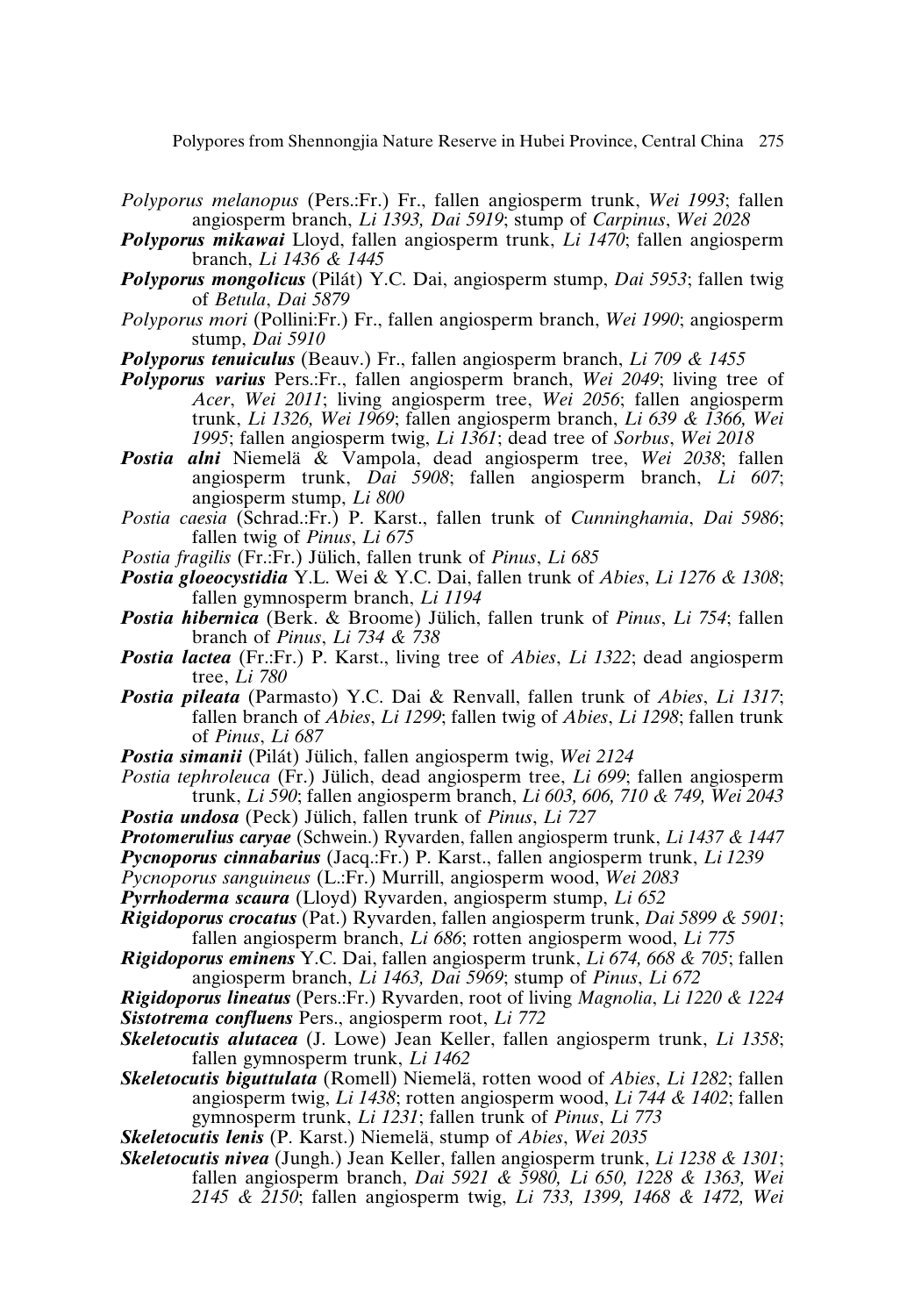*1920*; rotten angiosperm wood, *Li 1356*; fallen branch of *Fagus*, *Wei 2126 & 2133*

- *Skeletocutis subvulgaris* Y.C. Dai, fallen angiosperm trunk, *Li 1229*; fallen gymnosperm trunk*, Li 1225 & 1233*
- *Skeletocutis vulgaris* (Fr.) Niemelä & Y.C. Dai, fallen trunk of *Abies*, *Li 620, 1277, 1300, 1305 & 1374*; rotten wood of *Abies*, *Li 1271, 1272, 1279, 1303, 1328 & 1359*; fallen angiosperm trunk, *Li 739 & 773*
- *Stromatoscypha fimbriata* (Pers.:Fr.) Donk, fallen angiosperm branch, *Li 1443*; rotten angiosperm wood, *Li 1362*
- *Trametes gibbosa* (Pers.:Fr.) Fr., angiosperm stump, *Li 771*; fallen trunk of *Celtis*, *Dai 5955*; stump of *Celtis*, *Dai 5917*
- *Trametes hirsuta* (Wulfen:Fr.) Pilát, rotten angiosperm wood, *Wei 1933*
- *Trametes ochracea* (Pers.) Gilb. & Ryvarden, fallen angiosperm trunk, *Dai 5897*; fallen angiosperm branch, *Wei 2112 & 2115*; rotten angiosperm wood, *Wei 2078*; angiosperm stump, *Dai 5900*
- *Trametes pubescens* (Schumach.:Fr.) Pilát, living angiosperm tree, *Dai 5957*; fallen angiosperm branch, *Wei 2009, 2123 & 2124*; rotten angiosperm wood, *Wei 2003*; fallen branch of *Castanea*, *Wei 2066*

*Trametes suaveolens* (Fr.:Fr.) Fr., fallen angiosperm trunk, *Li 696*

- *Trametes velutina* (Fr.:Fr.) G. Cunn., fallen trunk of *Castanea*, *Dai 5930*; fallen trunk of *Celtis*, *Dai 5972*; fallen branch of *Fagus*, *Wei 2139*
- *Trametes versicolor* (L.:Fr.) Pilát, angiosperm stump, *Li 694*; fallen trunk of *Betula*, *Wei 1949*; dead tree of *Pinus*, *Li 762*
- *Trechispora candidissima* (Schwein.) Bondartsev & Singer, fallen angiosperm branch, *Li 616*; rotten angiosperm wood, *Li 1394, 1400, 1449 & 1452*; rotten angiosperm stump, *Li 1388*
- *Trechispora mollusca* (Pers.:Fr.) Liberta, fallen branch of *Betula*, *Li 627*
- *Trichaptum abietinum* (Pers.:Fr.) Ryvarden, fallen twig of *Abies*, *Wei 1960 & 1973*; fallen branch of *Pinus*, *Li 712*
- *Trichaptum pargamenum* (Fr.) G. Cunn., fallen angiosperm trunk, *Li 664, Wei 1967*; fallen angiosperm branch, *Dai 5894 & 5896*; fallen branch of *Betula*, *Li 637, Wei 2034*; fallen trunk of *Castanea*, *Dai 5965*; fallen trunk of *Celtis*, *Dai 5918*; dead tree of *Populus*, *Wei 2107*
- *Tyromyces chioneus* (Fr.) P. Karst., fallen angiosperm trunk, *Li 621*; living angiosperm tree, *Wei 2050*; dead angiosperm tree, *Li 779*; fallen angiosperm trunk, *Dai 5946, Li 666*; fallen angiosperm branch, *Dai 5967, Li 1454*; fallen angiosperm twig, *Li 1318*; fallen branch of *Betula*, *Dai 5877 Wolfiporia dilatohypha* Ryvarden & Gilb., dead angiosperm tree, *Li 1193*

#### **DISCUSSIONS**

139 species of polypore were identified based on around 600 specimens of wood-inhabiting fungi. The majority of these species are new records from the area considered. Among these species, *Albatrellus zhuangii, Fomes fomentarius, Fomitopsis pinicola, Hapaloporus alabamae, H. odorus* and *H. papyracea* mainly occur in the coniferous and broadleaved mixed forest belts, which is mostly composed of *Abies fargesii* and *Betula albo-sinensis*. While *Albatrellus dispansus, Antrodiella brunneimontana, Daedalea dickinsii, Fomitiporia punctata, Skeleto-*